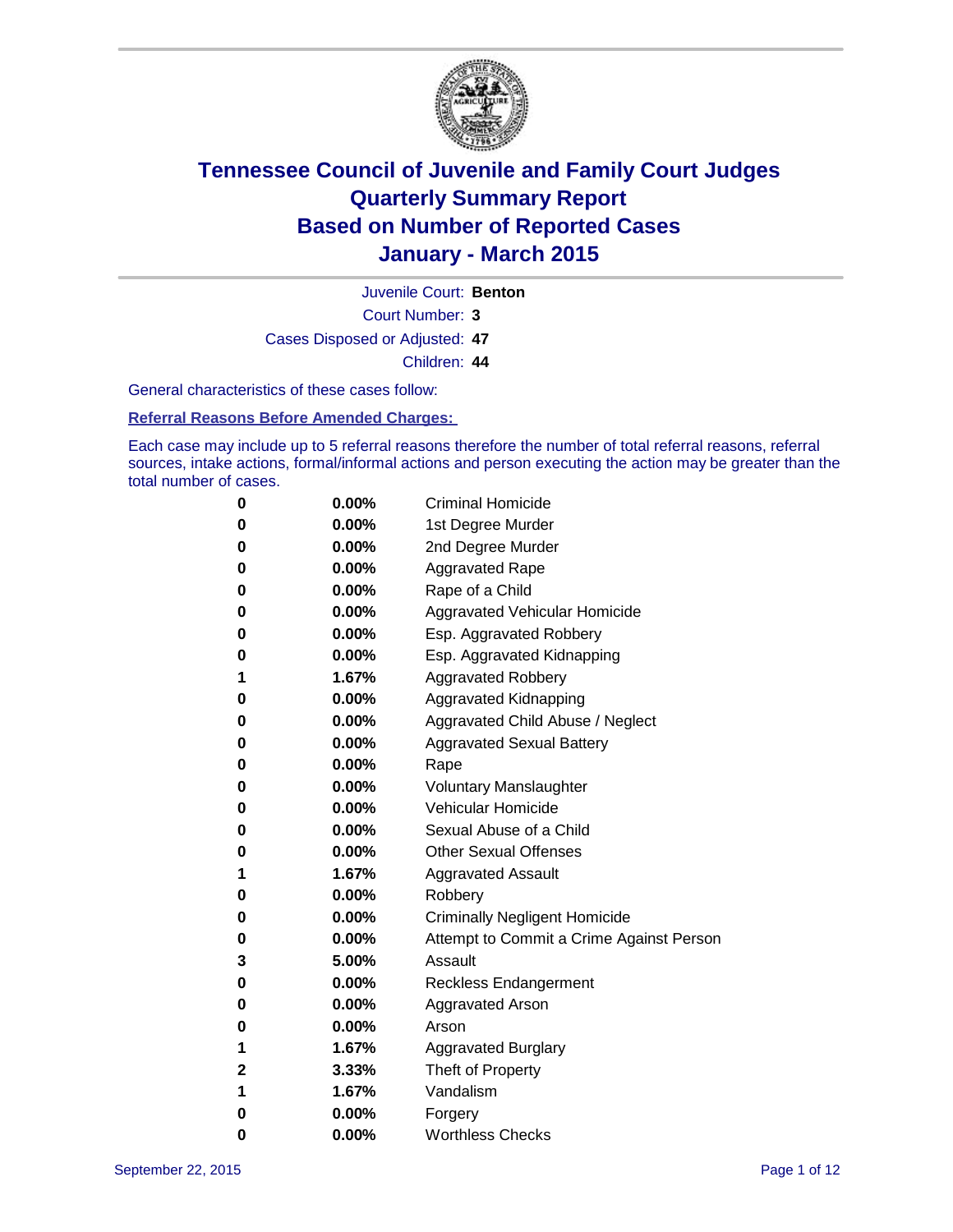

Juvenile Court: **Benton**

Court Number: **3**

Cases Disposed or Adjusted: **47**

Children: **44**

### **Referral Reasons Before Amended Charges:**

Each case may include up to 5 referral reasons therefore the number of total referral reasons, referral sources, intake actions, formal/informal actions and person executing the action may be greater than the total number of cases.

| 0        | 0.00%  | Illegal Possession / Fraudulent Use of Credit / Debit Cards |
|----------|--------|-------------------------------------------------------------|
| 0        | 0.00%  | <b>Burglary</b>                                             |
| 0        | 0.00%  | Unauthorized Use of a Vehicle                               |
| 0        | 0.00%  | <b>Cruelty to Animals</b>                                   |
| 0        | 0.00%  | Sale of Controlled Substances                               |
| 0        | 0.00%  | <b>Other Drug Offenses</b>                                  |
| 3        | 5.00%  | <b>Possession of Controlled Substances</b>                  |
| 0        | 0.00%  | <b>Criminal Attempt</b>                                     |
| 0        | 0.00%  | Carrying Weapons on School Property                         |
| 0        | 0.00%  | Unlawful Carrying / Possession of a Weapon                  |
| 0        | 0.00%  | <b>Evading Arrest</b>                                       |
| 0        | 0.00%  | Escape                                                      |
| 1        | 1.67%  | Driving Under Influence (DUI)                               |
| 1        | 1.67%  | Possession / Consumption of Alcohol                         |
| 0        | 0.00%  | Resisting Stop, Frisk, Halt, Arrest or Search               |
| 0        | 0.00%  | <b>Aggravated Criminal Trespass</b>                         |
| 0        | 0.00%  | Harassment                                                  |
| 0        | 0.00%  | Failure to Appear                                           |
| 0        | 0.00%  | Filing a False Police Report                                |
| 0        | 0.00%  | <b>Criminal Impersonation</b>                               |
| 0        | 0.00%  | <b>Disorderly Conduct</b>                                   |
| 7        | 11.67% | <b>Criminal Trespass</b>                                    |
| $\bf{0}$ | 0.00%  | <b>Public Intoxication</b>                                  |
| 0        | 0.00%  | Gambling                                                    |
| 14       | 23.33% | <b>Traffic</b>                                              |
| 0        | 0.00%  | <b>Local Ordinances</b>                                     |
| 0        | 0.00%  | Violation of Wildlife Regulations                           |
| 1        | 1.67%  | Contempt of Court                                           |
| 0        | 0.00%  | Violation of Probation                                      |
| 0        | 0.00%  | Violation of Aftercare                                      |
| 3        | 5.00%  | <b>Unruly Behavior</b>                                      |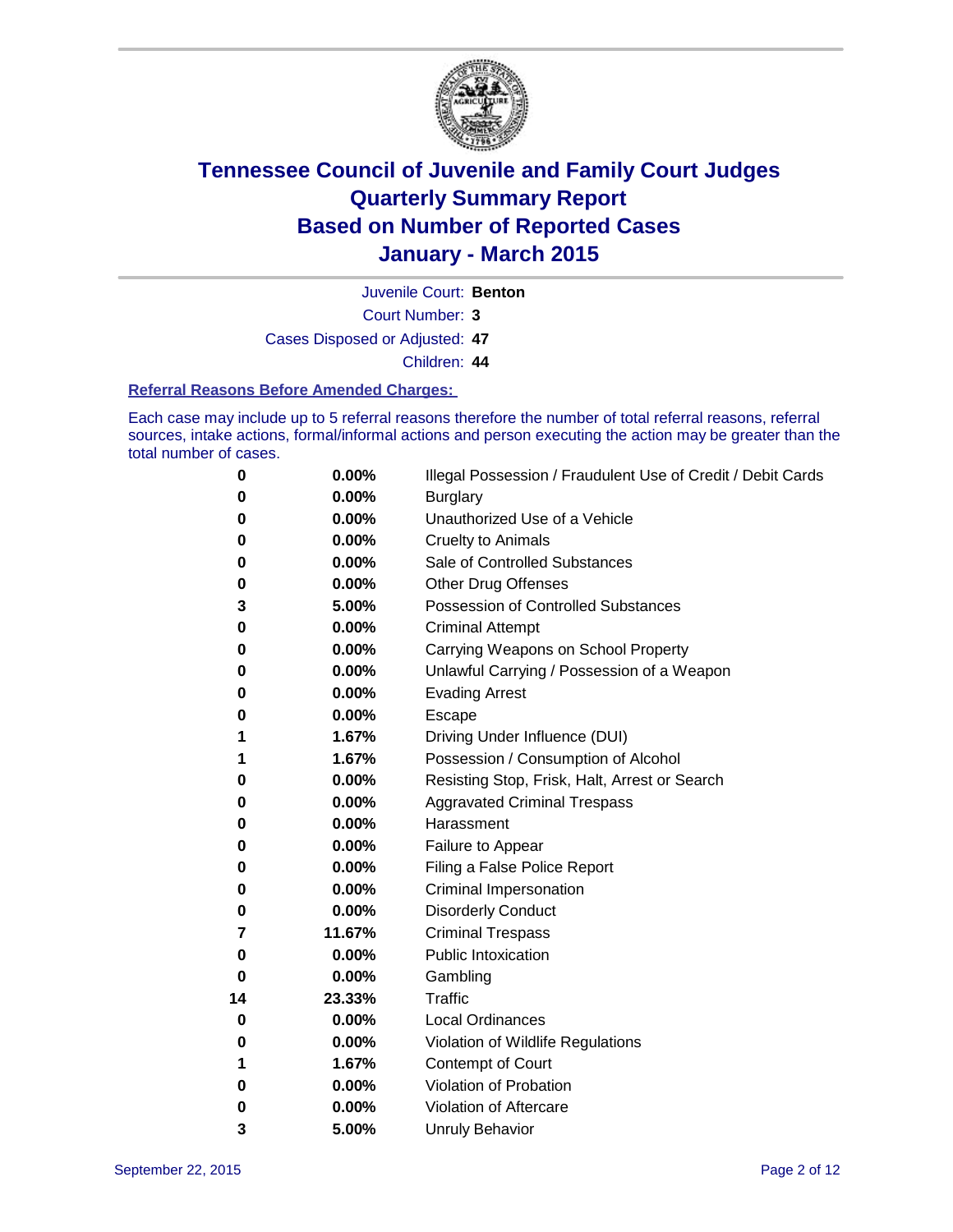

Juvenile Court: **Benton**

Court Number: **3**

Cases Disposed or Adjusted: **47**

Children: **44**

### **Referral Reasons Before Amended Charges:**

Each case may include up to 5 referral reasons therefore the number of total referral reasons, referral sources, intake actions, formal/informal actions and person executing the action may be greater than the total number of cases.

| 6  | 10.00%   | Truancy                               |
|----|----------|---------------------------------------|
| 0  | 0.00%    | In-State Runaway                      |
| 0  | $0.00\%$ | Out-of-State Runaway                  |
| 1  | 1.67%    | Possession of Tobacco Products        |
| 0  | $0.00\%$ | Violation of a Valid Court Order      |
| 0  | $0.00\%$ | Violation of Curfew                   |
| 0  | 0.00%    | Sexually Abused Child                 |
| 0  | 0.00%    | <b>Physically Abused Child</b>        |
| 4  | 6.67%    | Dependency / Neglect                  |
| 0  | $0.00\%$ | <b>Termination of Parental Rights</b> |
| 0  | 0.00%    | Violation of Pretrial Diversion       |
| 0  | 0.00%    | Violation of Informal Adjustment      |
| 0  | $0.00\%$ | <b>Judicial Review</b>                |
| 0  | $0.00\%$ | <b>Administrative Review</b>          |
| 0  | 0.00%    | <b>Foster Care Review</b>             |
| 0  | $0.00\%$ | Custody                               |
| 0  | $0.00\%$ | Visitation                            |
| 1  | 1.67%    | Paternity / Legitimation              |
| 7  | 11.67%   | Child Support                         |
| 0  | 0.00%    | <b>Request for Medical Treatment</b>  |
| 0  | 0.00%    | Consent to Marry                      |
| 2  | 3.33%    | Other                                 |
| 60 | 100.00%  | <b>Total Referrals</b>                |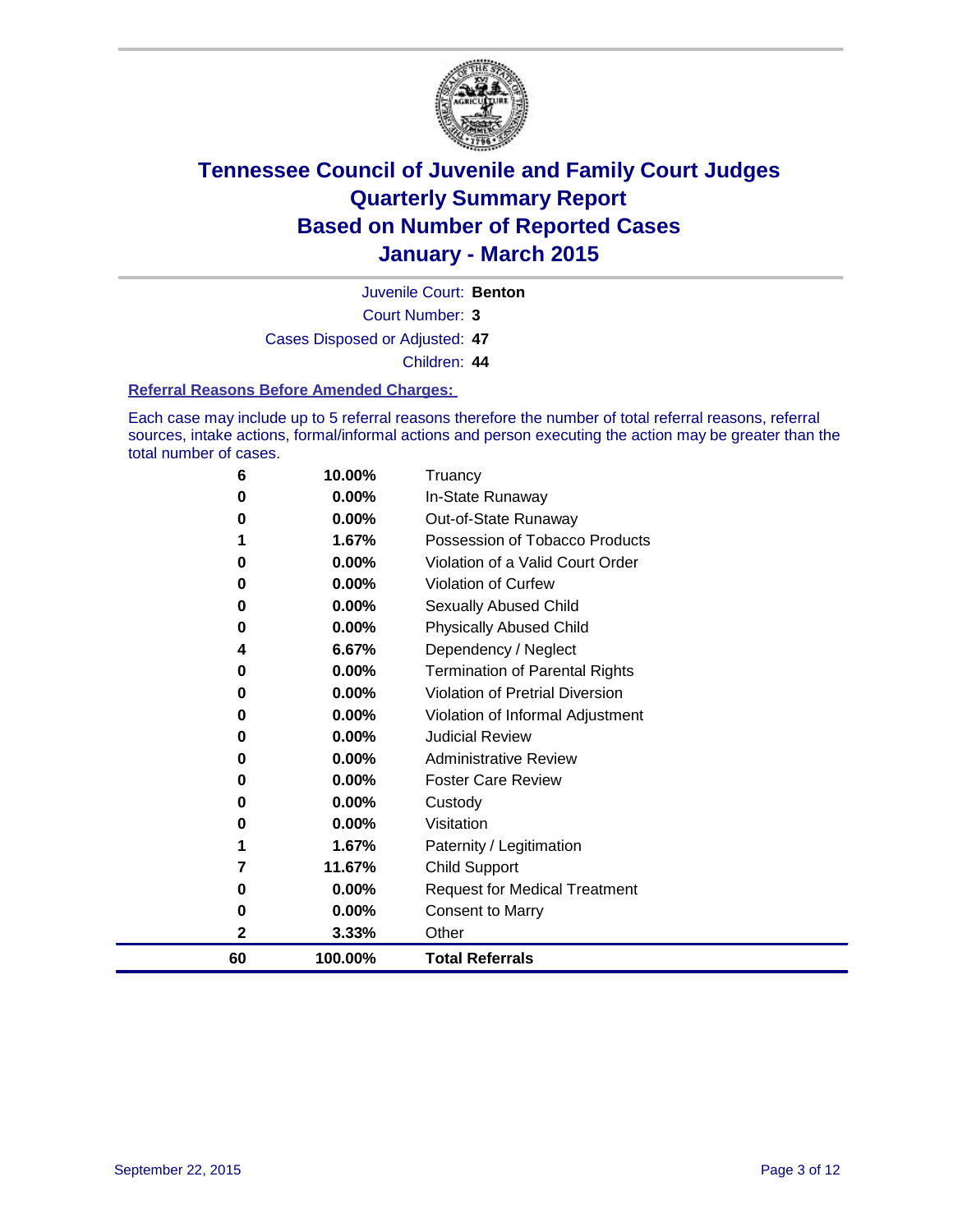

|                            |                                | Juvenile Court: Benton |                 |  |
|----------------------------|--------------------------------|------------------------|-----------------|--|
|                            |                                | Court Number: 3        |                 |  |
|                            | Cases Disposed or Adjusted: 47 |                        |                 |  |
|                            |                                | Children: 44           |                 |  |
| <b>Referral Sources: 1</b> |                                |                        |                 |  |
| 35                         | 58.33%                         |                        | Law Enforcement |  |

| 60 | 100.00%  | <b>Total Referral Sources</b>     |
|----|----------|-----------------------------------|
| 3  | 5.00%    | Other                             |
| 0  | $0.00\%$ | Unknown                           |
| 0  | 0.00%    | Hospital                          |
| 0  | $0.00\%$ | Child & Parent                    |
| 0  | 0.00%    | Victim                            |
| 1  | 1.67%    | <b>Other Court</b>                |
| 0  | $0.00\%$ | Social Agency                     |
| 7  | 11.67%   | <b>Court Staff</b>                |
| 10 | 16.67%   | <b>District Attorney's Office</b> |
| 0  | $0.00\%$ | <b>Other State Department</b>     |
|    | 1.67%    | <b>DCS</b>                        |
| 0  | $0.00\%$ | <b>CSA</b>                        |
| 0  | $0.00\%$ | School                            |
| 0  | $0.00\%$ | Self                              |
| 0  | 0.00%    | Relatives                         |
| 3  | 5.00%    | Parents                           |
| 35 | 58.33%   | Law Enforcement                   |

### **Age of Child at Referral: 2**

| 44           | 100.00%  | <b>Total Child Count</b> |
|--------------|----------|--------------------------|
| 0            | $0.00\%$ | Unknown                  |
| 10           | 22.73%   | Ages 19 and Over         |
| 6            | 13.64%   | Ages 17 through 18       |
| 12           | 27.27%   | Ages 15 through 16       |
| 9            | 20.45%   | Ages 13 through 14       |
| $\mathbf{2}$ | 4.55%    | Ages 11 through 12       |
| 5            | 11.36%   | Ages 10 and Under        |
|              |          |                          |

<sup>1</sup> If different than number of Referral Reasons (60), verify accuracy of your court's data.

One child could be counted in multiple categories, verify accuracy of your court's data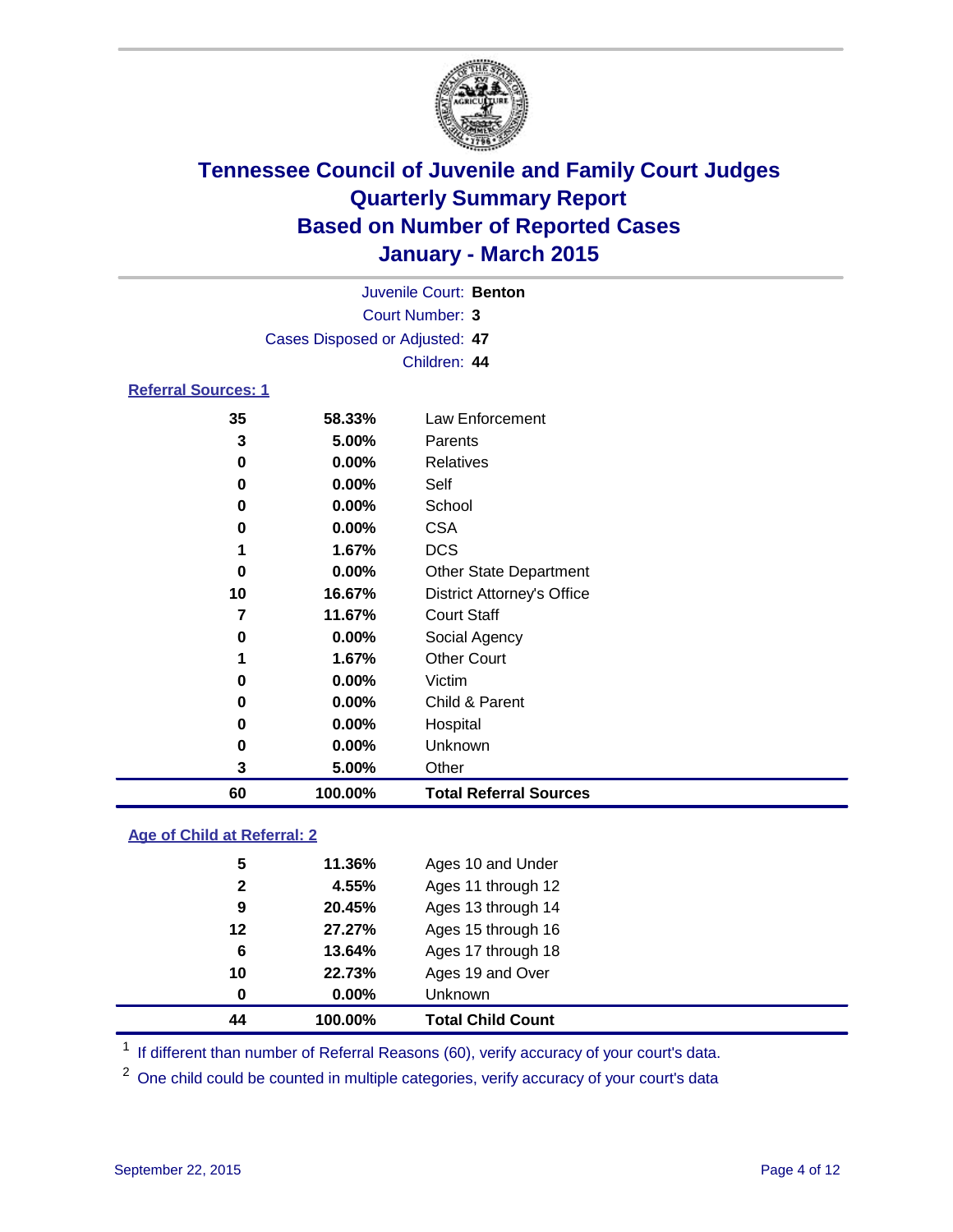

| Juvenile Court: Benton                  |                                |                          |  |
|-----------------------------------------|--------------------------------|--------------------------|--|
|                                         | Court Number: 3                |                          |  |
|                                         | Cases Disposed or Adjusted: 47 |                          |  |
|                                         |                                | Children: 44             |  |
| Sex of Child: 1                         |                                |                          |  |
| 21                                      | 47.73%                         | Male                     |  |
| 9                                       | 20.45%                         | Female                   |  |
| 14                                      | 31.82%                         | Unknown                  |  |
| 44                                      | 100.00%                        | <b>Total Child Count</b> |  |
| Race of Child: 1                        |                                |                          |  |
| 13                                      | 29.55%                         | White                    |  |
| 1                                       | 2.27%                          | African American         |  |
| 0                                       | 0.00%                          | Native American          |  |
| 0                                       | 0.00%                          | Asian                    |  |
| 0                                       | 0.00%                          | Mixed                    |  |
| 30                                      | 68.18%                         | Unknown                  |  |
| 44                                      | 100.00%                        | <b>Total Child Count</b> |  |
| <b>Hispanic Origin: 1</b>               |                                |                          |  |
| 0                                       | 0.00%                          | Yes                      |  |
| 1                                       | 2.27%                          | <b>No</b>                |  |
| 43                                      | 97.73%                         | Unknown                  |  |
| 44                                      | 100.00%                        | <b>Total Child Count</b> |  |
| <b>School Enrollment of Children: 1</b> |                                |                          |  |
| $\pmb{0}$                               | 0.00%                          | Yes                      |  |
| $\bf{0}$                                | 0.00%                          | <b>No</b>                |  |
| 44                                      | 100.00%                        | Unknown                  |  |
| 44                                      | 100.00%                        | <b>Total Child Count</b> |  |

One child could be counted in multiple categories, verify accuracy of your court's data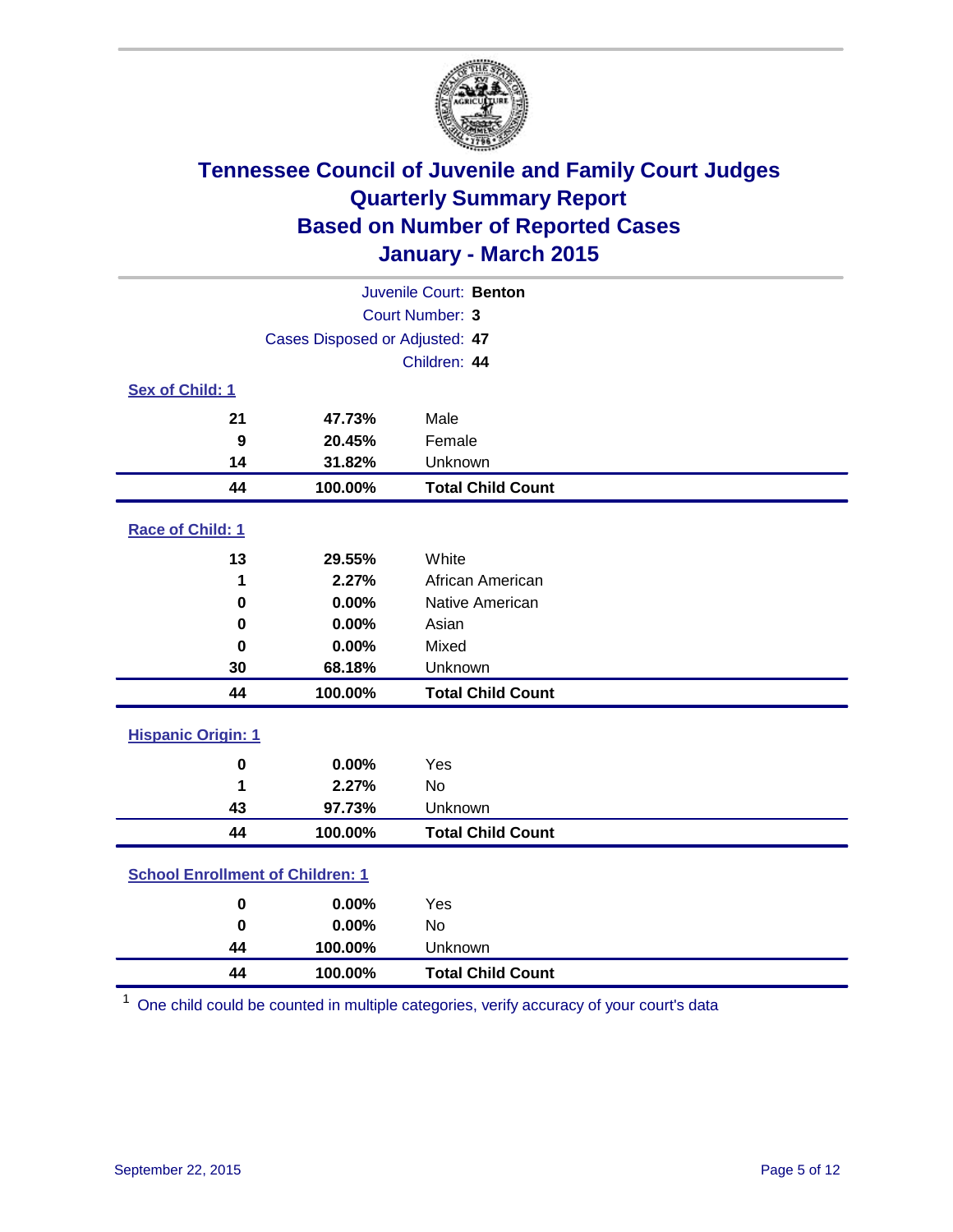

| 44           | 100.00%                                                   | <b>Total Child Count</b>     |  |  |  |
|--------------|-----------------------------------------------------------|------------------------------|--|--|--|
| 2            | 4.55%                                                     | Other                        |  |  |  |
| 29           | 65.91%                                                    | Unknown                      |  |  |  |
| 0            | $0.00\%$                                                  | Independent                  |  |  |  |
| 0            | $0.00\%$                                                  | In an Institution            |  |  |  |
| 0            | $0.00\%$                                                  | In a Residential Center      |  |  |  |
| 0            | $0.00\%$                                                  | In a Group Home              |  |  |  |
| 0            | $0.00\%$                                                  | With Foster Family           |  |  |  |
| 0            | $0.00\%$                                                  | <b>With Adoptive Parents</b> |  |  |  |
| 0            | $0.00\%$                                                  | <b>With Relatives</b>        |  |  |  |
| 0            | 0.00%                                                     | With Father                  |  |  |  |
| 6            | 13.64%                                                    | With Mother                  |  |  |  |
| $\mathbf{2}$ | 4.55%                                                     | With Mother and Stepfather   |  |  |  |
| 1            | 2.27%                                                     | With Father and Stepmother   |  |  |  |
| 4            | 9.09%                                                     | With Both Biological Parents |  |  |  |
|              | <b>Living Arrangement of Child at Time of Referral: 1</b> |                              |  |  |  |
|              |                                                           | Children: 44                 |  |  |  |
|              | Cases Disposed or Adjusted: 47                            |                              |  |  |  |
|              | <b>Court Number: 3</b>                                    |                              |  |  |  |
|              |                                                           |                              |  |  |  |
|              |                                                           | Juvenile Court: Benton       |  |  |  |

### **Type of Detention: 2**

| 47 | 100.00%  | <b>Total Detention Count</b> |
|----|----------|------------------------------|
| 0  | $0.00\%$ | Other                        |
| 23 | 48.94%   | Does Not Apply               |
| 24 | 51.06%   | <b>Unknown</b>               |
| 0  | $0.00\%$ | <b>Psychiatric Hospital</b>  |
| 0  | 0.00%    | Jail - No Separation         |
| 0  | 0.00%    | Jail - Partial Separation    |
| 0  | $0.00\%$ | Jail - Complete Separation   |
| 0  | 0.00%    | Juvenile Detention Facility  |
| 0  | $0.00\%$ | Non-Secure Placement         |

<sup>1</sup> One child could be counted in multiple categories, verify accuracy of your court's data

If different than number of Cases (47) verify accuracy of your court's data.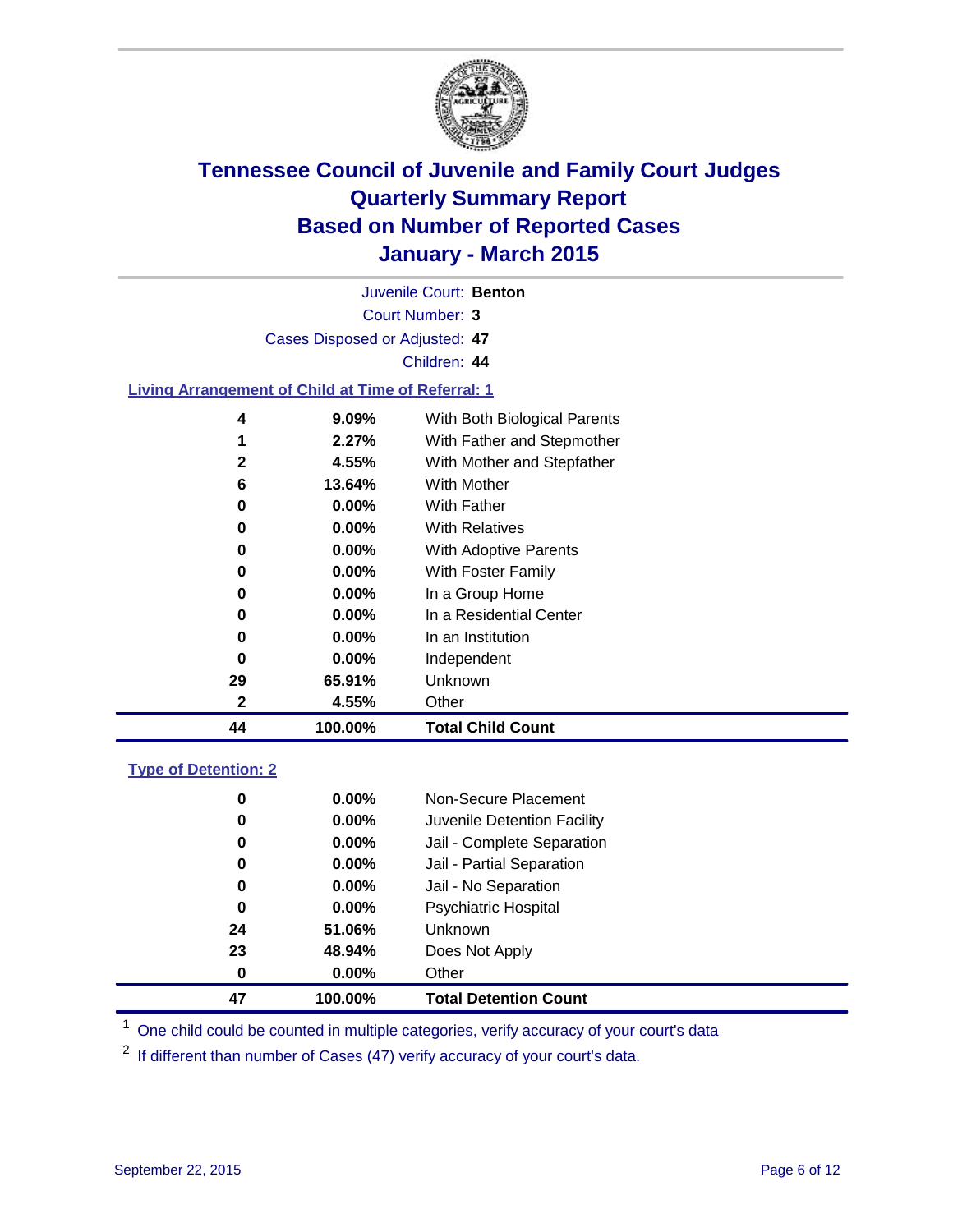

|                                                    | Juvenile Court: Benton         |                                                                      |  |  |
|----------------------------------------------------|--------------------------------|----------------------------------------------------------------------|--|--|
|                                                    | Court Number: 3                |                                                                      |  |  |
|                                                    | Cases Disposed or Adjusted: 47 |                                                                      |  |  |
|                                                    |                                | Children: 44                                                         |  |  |
| <b>Placement After Secure Detention Hearing: 1</b> |                                |                                                                      |  |  |
| $\bf{0}$                                           | 0.00%                          | Returned to Prior Living Arrangement                                 |  |  |
| 0                                                  | 0.00%                          | Juvenile Detention Facility                                          |  |  |
| 0                                                  | 0.00%                          | Jail                                                                 |  |  |
| 0                                                  | 0.00%                          | Shelter / Group Home                                                 |  |  |
| 0                                                  | 0.00%                          | <b>Foster Family Home</b>                                            |  |  |
| $\bf{0}$                                           | 0.00%                          | Psychiatric Hospital                                                 |  |  |
| 24                                                 | 51.06%                         | Unknown                                                              |  |  |
| 23                                                 | 48.94%                         | Does Not Apply                                                       |  |  |
| 0                                                  | 0.00%                          | Other                                                                |  |  |
| 47                                                 | 100.00%                        | <b>Total Placement Count</b>                                         |  |  |
|                                                    |                                |                                                                      |  |  |
|                                                    |                                |                                                                      |  |  |
| <b>Intake Actions: 2</b>                           |                                |                                                                      |  |  |
| 44                                                 | 73.33%                         | <b>Petition Filed</b>                                                |  |  |
| $\bf{0}$<br>15                                     | 0.00%<br>25.00%                | <b>Motion Filed</b><br><b>Citation Processed</b>                     |  |  |
| $\bf{0}$                                           | 0.00%                          |                                                                      |  |  |
| 0                                                  | 0.00%                          | Notification of Paternity Processed<br>Scheduling of Judicial Review |  |  |
| 0                                                  | 0.00%                          | Scheduling of Administrative Review                                  |  |  |
| 0                                                  | 0.00%                          | <b>Scheduling of Foster Care Review</b>                              |  |  |
| 1                                                  | 1.67%                          | Unknown                                                              |  |  |
| 0                                                  | 0.00%                          | Does Not Apply                                                       |  |  |
| 0                                                  | 0.00%                          | Other                                                                |  |  |

<sup>1</sup> If different than number of Cases (47) verify accuracy of your court's data.

<sup>2</sup> If different than number of Referral Reasons (60), verify accuracy of your court's data.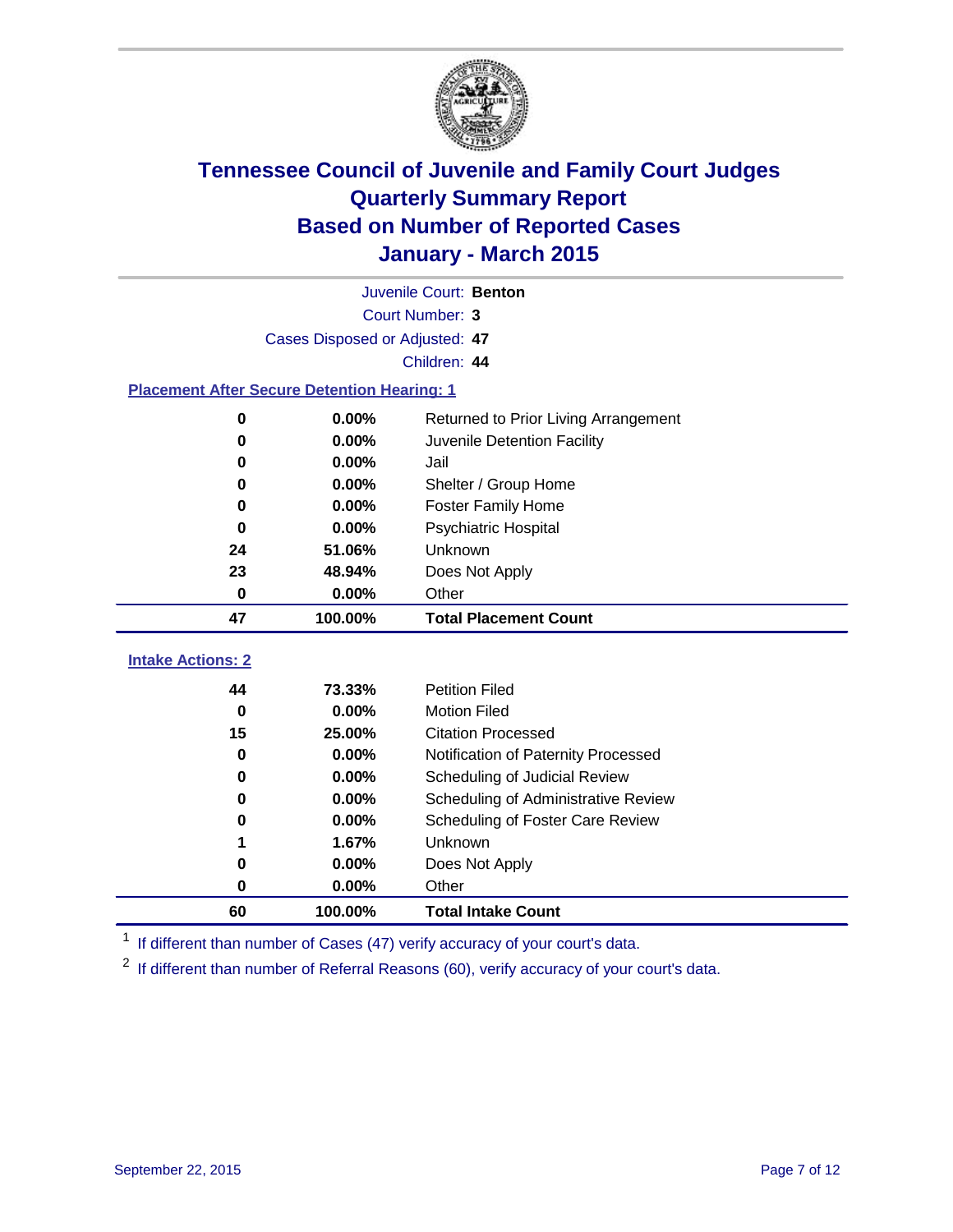

Court Number: **3** Juvenile Court: **Benton** Cases Disposed or Adjusted: **47** Children: **44**

### **Last Grade Completed by Child: 1**

| 0        | 0.00%   | 8th Grade                    |
|----------|---------|------------------------------|
|          |         |                              |
| 0        | 0.00%   | 8th Grade                    |
|          |         |                              |
|          |         |                              |
|          |         |                              |
|          |         |                              |
|          |         |                              |
|          |         |                              |
|          |         |                              |
|          |         |                              |
|          |         |                              |
|          |         |                              |
|          |         |                              |
|          |         |                              |
| 0        | 0.00%   | 9th Grade                    |
|          |         |                              |
|          |         |                              |
| 0        | 0.00%   | 9th Grade                    |
|          |         |                              |
| $\bf{0}$ | 0.00%   | 10th Grade                   |
| 0        | 0.00%   | 11th Grade                   |
|          |         |                              |
| 0        | 0.00%   | 12th Grade                   |
|          |         |                              |
| 0        | 0.00%   | Non-Graded Special Ed        |
| 0        | 0.00%   | <b>GED</b>                   |
|          |         |                              |
| 0        | 0.00%   | Graduated                    |
|          |         |                              |
| 0        | 0.00%   | <b>Never Attended School</b> |
| 44       | 100.00% | Unknown                      |
|          |         |                              |
| $\bf{0}$ | 0.00%   | Other                        |
| 44       | 100.00% | <b>Total Child Count</b>     |
|          |         |                              |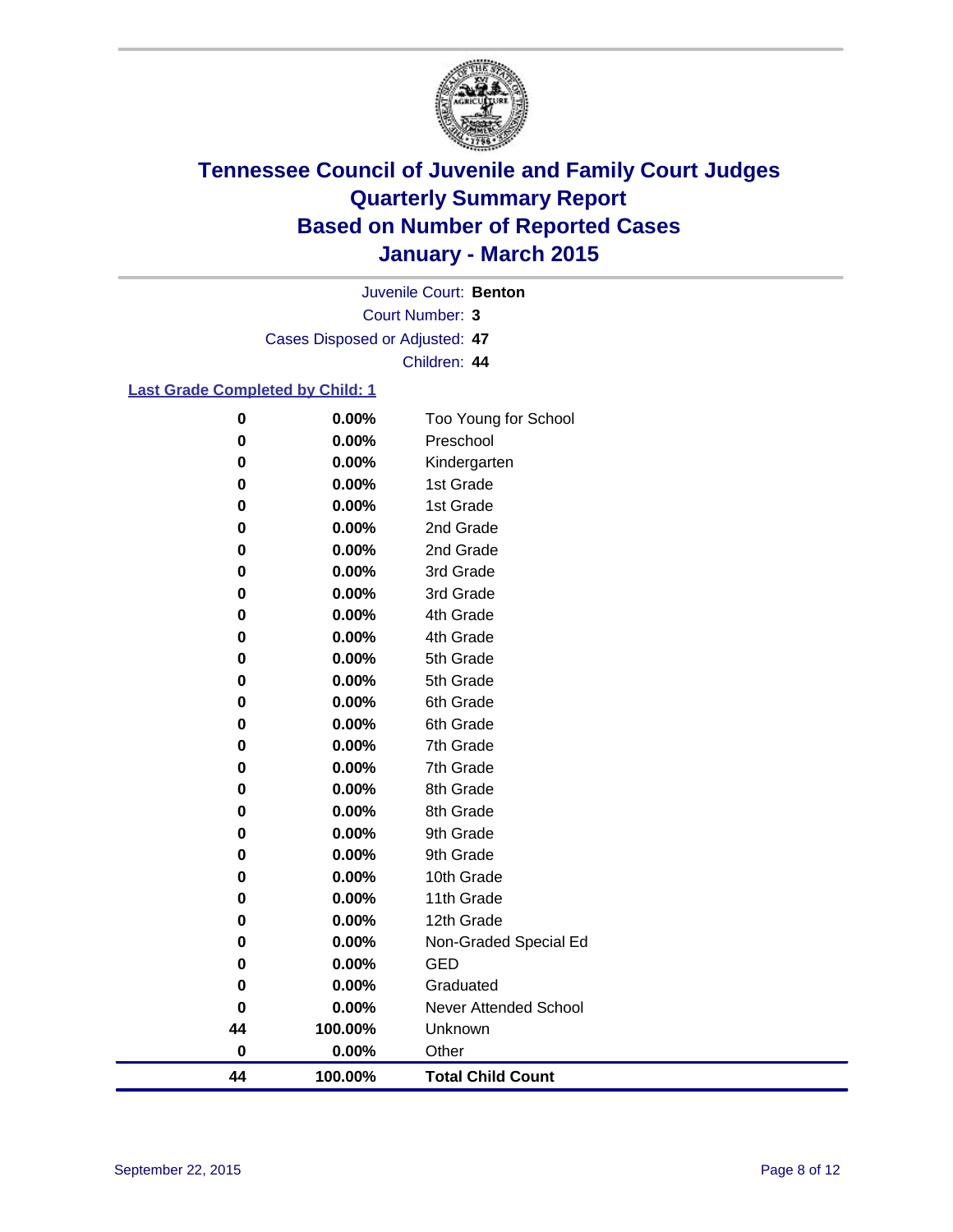

|                                                                                         |                                         | Juvenile Court: Benton   |  |  |  |
|-----------------------------------------------------------------------------------------|-----------------------------------------|--------------------------|--|--|--|
|                                                                                         |                                         | Court Number: 3          |  |  |  |
|                                                                                         | Cases Disposed or Adjusted: 47          |                          |  |  |  |
|                                                                                         |                                         | Children: 44             |  |  |  |
|                                                                                         | <b>Enrolled in Special Education: 1</b> |                          |  |  |  |
| 0                                                                                       | $0.00\%$                                | Yes                      |  |  |  |
| 6                                                                                       | 13.64%                                  | No                       |  |  |  |
| 38                                                                                      | 86.36%                                  | Unknown                  |  |  |  |
| 44                                                                                      | 100.00%                                 | <b>Total Child Count</b> |  |  |  |
| One child could be counted in multiple categories, verify accuracy of your court's data |                                         |                          |  |  |  |

| <b>Action Executed By: 1</b> |
|------------------------------|
|------------------------------|

| 60<br>0 | 100.00%<br>0.00% | Judge<br>Magistrate       |
|---------|------------------|---------------------------|
| 0       | $0.00\%$         | <b>YSO</b>                |
| 0       | 0.00%            | Other                     |
| 0       | $0.00\%$         | Unknown                   |
| 60      | 100.00%          | <b>Total Action Count</b> |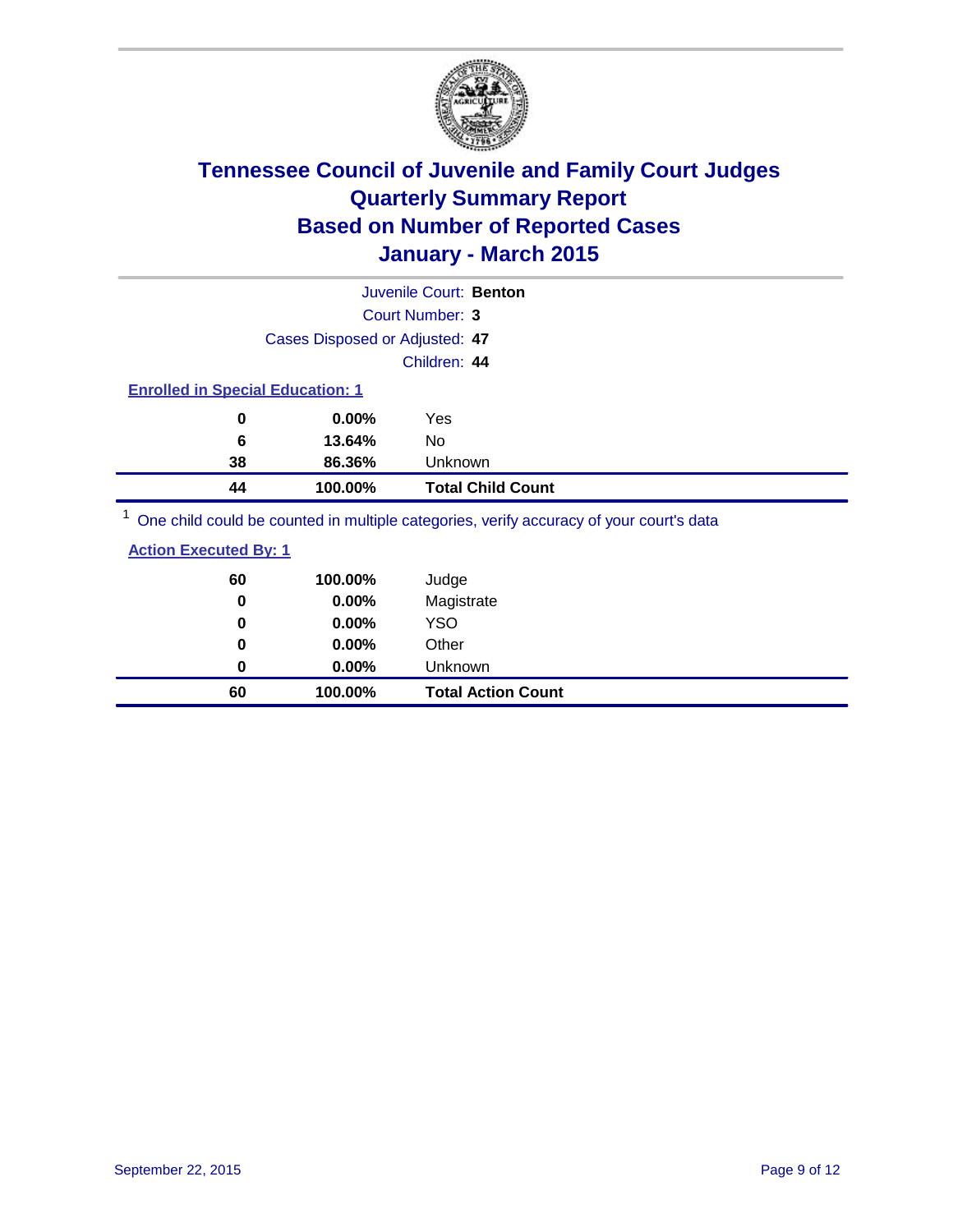

Court Number: **3** Juvenile Court: **Benton** Cases Disposed or Adjusted: **47** Children: **44**

### **Formal / Informal Actions: 1**

| 14 | 23.33%   | Dismissed                                        |
|----|----------|--------------------------------------------------|
| 0  | $0.00\%$ | Retired / Nolle Prosequi                         |
| 21 | 35.00%   | <b>Complaint Substantiated Delinquent</b>        |
| 0  | $0.00\%$ | <b>Complaint Substantiated Status Offender</b>   |
| 3  | 5.00%    | <b>Complaint Substantiated Dependent/Neglect</b> |
| 0  | $0.00\%$ | <b>Complaint Substantiated Abused</b>            |
| 0  | $0.00\%$ | <b>Complaint Substantiated Mentally III</b>      |
| 0  | $0.00\%$ | Informal Adjustment                              |
| 13 | 21.67%   | <b>Pretrial Diversion</b>                        |
| 0  | $0.00\%$ | <b>Transfer to Adult Court Hearing</b>           |
| 0  | $0.00\%$ | Charges Cleared by Transfer to Adult Court       |
| 6  | 10.00%   | Special Proceeding                               |
| 0  | $0.00\%$ | <b>Review Concluded</b>                          |
| 0  | $0.00\%$ | Case Held Open                                   |
| 3  | 5.00%    | Other                                            |
| 0  | $0.00\%$ | <b>Unknown</b>                                   |
| 60 | 100.00%  | <b>Total Action Count</b>                        |

<sup>1</sup> If different than number of Referral Reasons (60), verify accuracy of your court's data.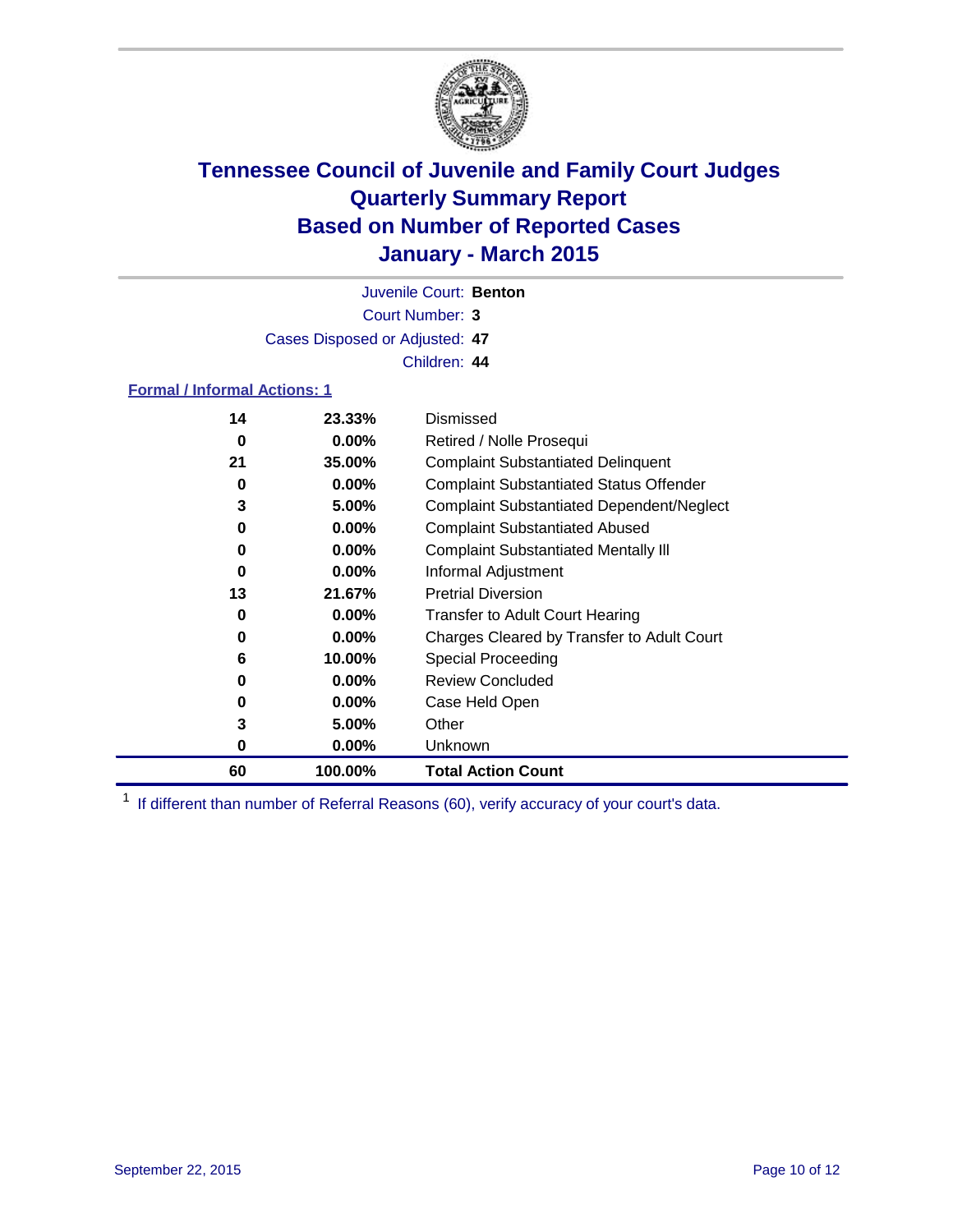

|                       |                                | Juvenile Court: Benton                                |
|-----------------------|--------------------------------|-------------------------------------------------------|
|                       |                                | Court Number: 3                                       |
|                       | Cases Disposed or Adjusted: 47 |                                                       |
|                       |                                | Children: 44                                          |
| <b>Case Outcomes:</b> |                                | There can be multiple outcomes for one child or case. |
| 6                     | 5.83%                          | <b>Case Dismissed</b>                                 |
| 0                     | 0.00%                          | Case Retired or Nolle Prosequi                        |
| 0                     | 0.00%                          | Warned / Counseled                                    |
| 23                    | 22.33%                         | Held Open For Review                                  |
| 15                    | 14.56%                         | Supervision / Probation to Juvenile Court             |
| 0                     | 0.00%                          | <b>Probation to Parents</b>                           |
| 0                     | 0.00%                          | Referral to Another Entity for Supervision / Service  |
| 0                     | 0.00%                          | Referred for Mental Health Counseling                 |
| 0                     | 0.00%                          | Referred for Alcohol and Drug Counseling              |
| $\mathbf 2$           | 1.94%                          | <b>Referred to Alternative School</b>                 |
| 0                     | 0.00%                          | Referred to Private Child Agency                      |
| 0                     | 0.00%                          | Referred to Defensive Driving School                  |
| 0                     | 0.00%                          | Referred to Alcohol Safety School                     |
| 0                     | 0.00%                          | Referred to Juvenile Court Education-Based Program    |
| 1                     | 0.97%                          | Driver's License Held Informally                      |
| 0                     | 0.00%                          | <b>Voluntary Placement with DMHMR</b>                 |
| 0                     | 0.00%                          | <b>Private Mental Health Placement</b>                |
| 0                     | 0.00%                          | <b>Private MR Placement</b>                           |
| 0                     | 0.00%                          | Placement with City/County Agency/Facility            |
| 3                     | 2.91%                          | Placement with Relative / Other Individual            |
| $\mathbf{2}$          | 1.94%                          | Fine                                                  |
| 0                     | 0.00%                          | <b>Public Service</b>                                 |
| 9                     | 8.74%                          | Restitution                                           |
| 0                     | 0.00%                          | <b>Runaway Returned</b>                               |
| 13                    | 12.62%                         | No Contact Order                                      |
| 0                     | 0.00%                          | Injunction Other than No Contact Order                |
| 0                     | 0.00%                          | <b>House Arrest</b>                                   |
| 0                     | 0.00%                          | <b>Court Defined Curfew</b>                           |
| 0                     | 0.00%                          | Dismissed from Informal Adjustment                    |
| 0                     | 0.00%                          | Dismissed from Pretrial Diversion                     |
| 0                     | 0.00%                          | Released from Probation                               |
| 0                     | 0.00%                          | <b>Transferred to Adult Court</b>                     |
| 0                     | 0.00%                          | <b>DMHMR Involuntary Commitment</b>                   |
| 0                     | 0.00%                          | <b>DCS Commitment - Determinate</b>                   |